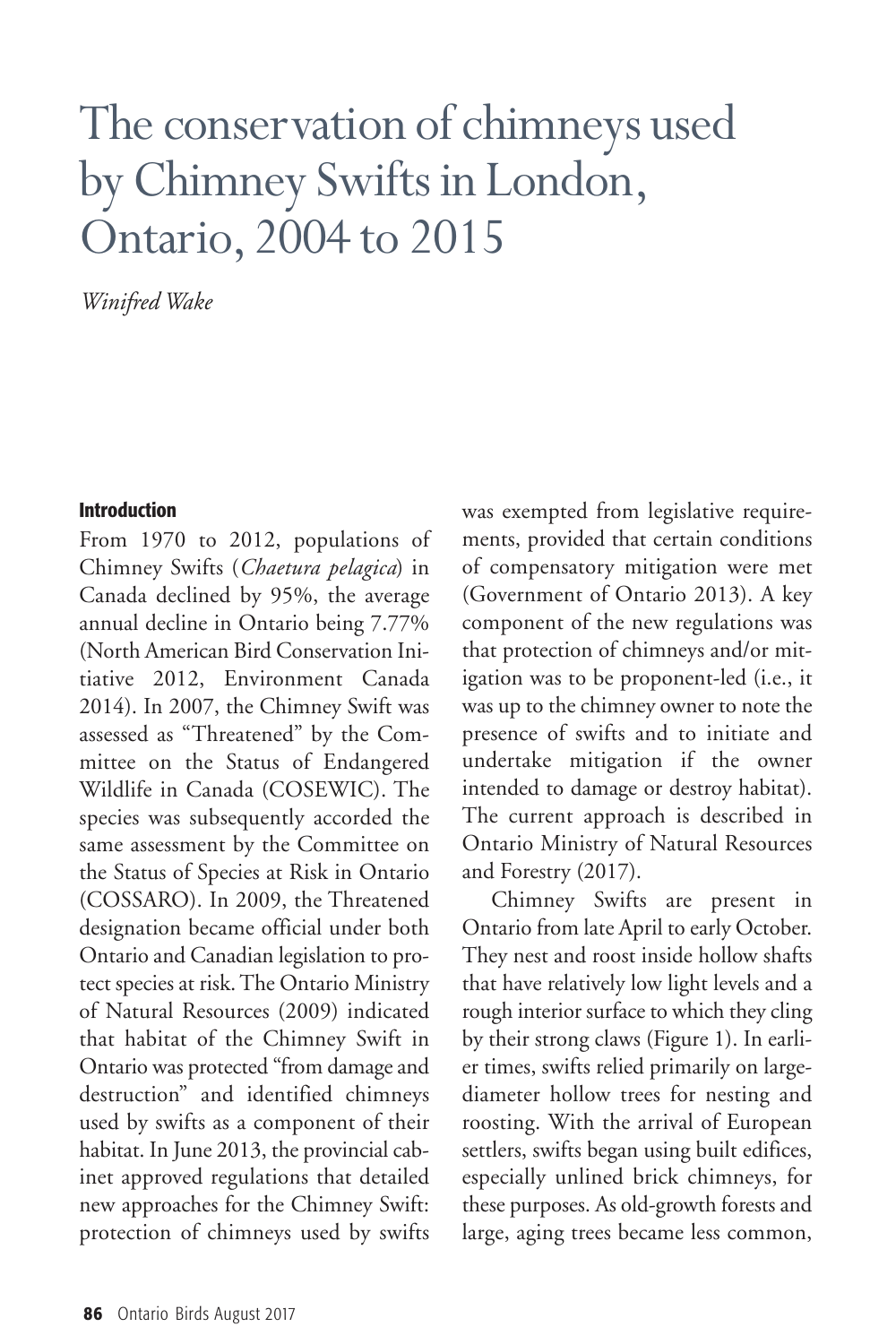

Figure 1. Adult Chimney Swift clinging to a vertical brick surface, London, Ontario, 21 June 2015. *Photo: David Wake.*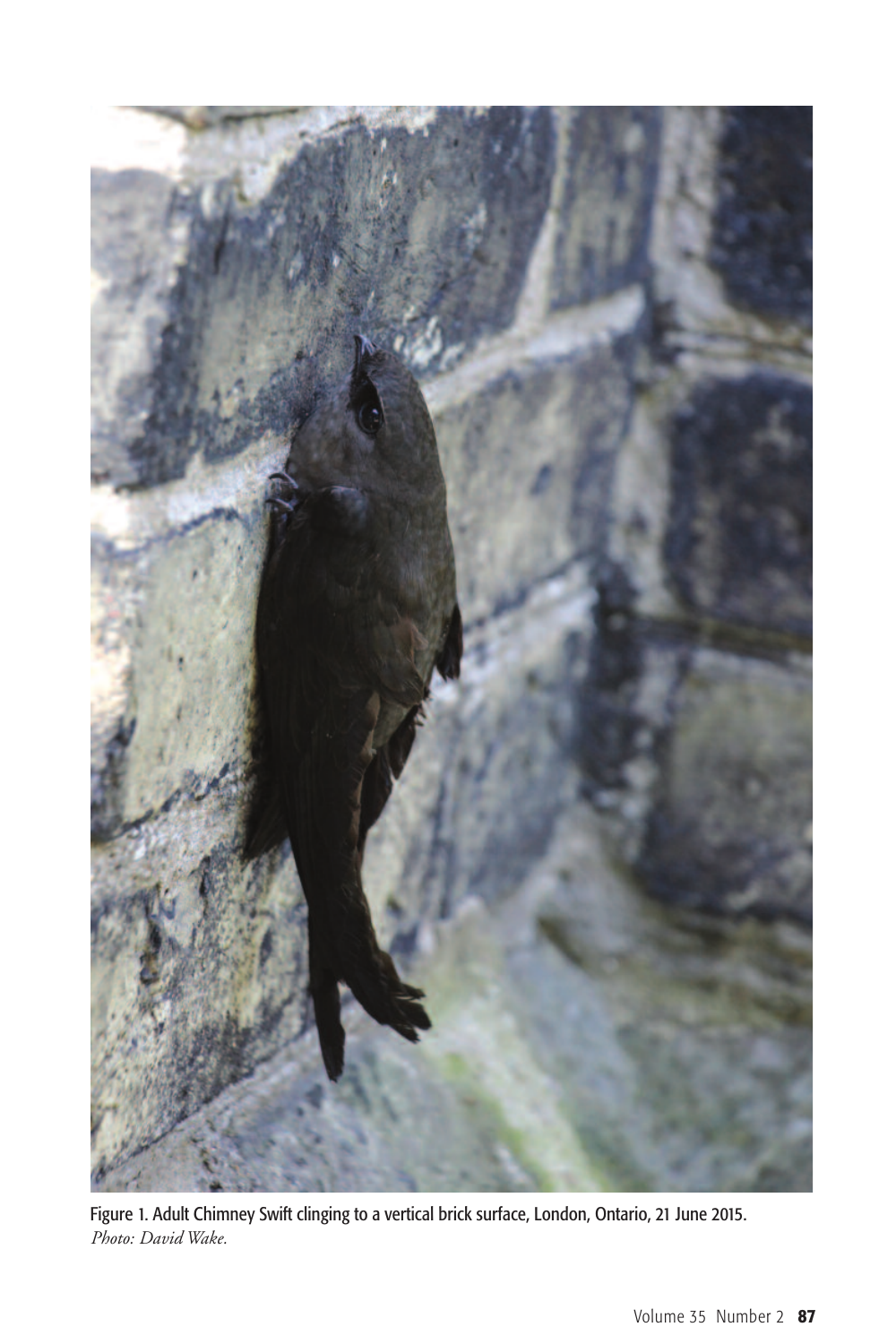swifts increasingly came to depend on human-made structures. Swifts mate for life and return to the same chimney each year to nest — one pair per chimney (Kyle and Kyle 2005). Non-breeding individuals often spend the night in large communal roosts, particularly during migration.

A significant factor behind the decline of swifts is believed to be problems with the food supply — insects captured during flight. Following the postwar introduction of DDT (dichlorodiphynel-trichloro-ethane), the structure of insect communities was substantially altered, a situation that did not reverse itself after DDT was banned in Canada in the 1970s (Nocera *et al*. 2012). Consequently, for many decades, swifts may have been surviving on a less-than-optimal diet. In more recent times, many other factors, including habitat loss, pesticide use, timing of peak insect abundance and extreme and changing weather patterns associated with climate change, may also be exacerbating the swifts' problems and contributing to the continued downward slide in numbers.

A scarcity of chimneys for nesting and roosting is often mentioned as a possible cause of population losses in swifts. Indeed, very few suitable chimneys have been built since the 1960s, while older chimneys are increasingly falling into states of disrepair or becoming victims of capping or demolition. A shortage of chimneys is, however, not limiting swift numbers in this province at present, with just 24.4% of apparently suitable chimneys being occupied by swifts (Fitzgerald *et al.* 2014). Nevertheless, Ontario's swifts

currently depend heavily on chimneys and will do so into the foreseeable future. Even as the stock of suitable chimneys dwindles, accommodation continues to be required by swifts occupying stillextant chimneys, swifts displaced from newly capped or demolished chimneys and recently paired young swifts. Retaining existing chimneys used by swifts (hereinafter called swift chimneys) may also reduce stress and increase productivity for established pairs.

It has been suggested that artificial swift towers might replace chimneys that are being lost. Yet, out of more than 60 such structures erected in five provinces, only a single heated shaft in Quebec was successful in attracting nesting swifts (Steeves *et al.* 2014). At least in the near future, it seems that preserving known swift chimneys is the most viable way to ensure availability of optimal nesting and roosting sites for Ontario swifts.

From 2004 to 2013, volunteers from Nature London (McIlwraith Field Naturalists) identified 162 active swift chimneys in London. The bulk of the search effort was carried out from 2007 to 2009, when 108 (67%) of the chimneys were discovered. In the quest to find active chimneys, no comprehensive survey of potential swift chimneys was undertaken. Nature London focused mainly on a sampling of business, institutional and industrial buildings. Chimneys on private residences and on many other types of buildings were not targeted for checks.Therefore, numerous additional London chimneys are likely also seasonally occupied by swifts.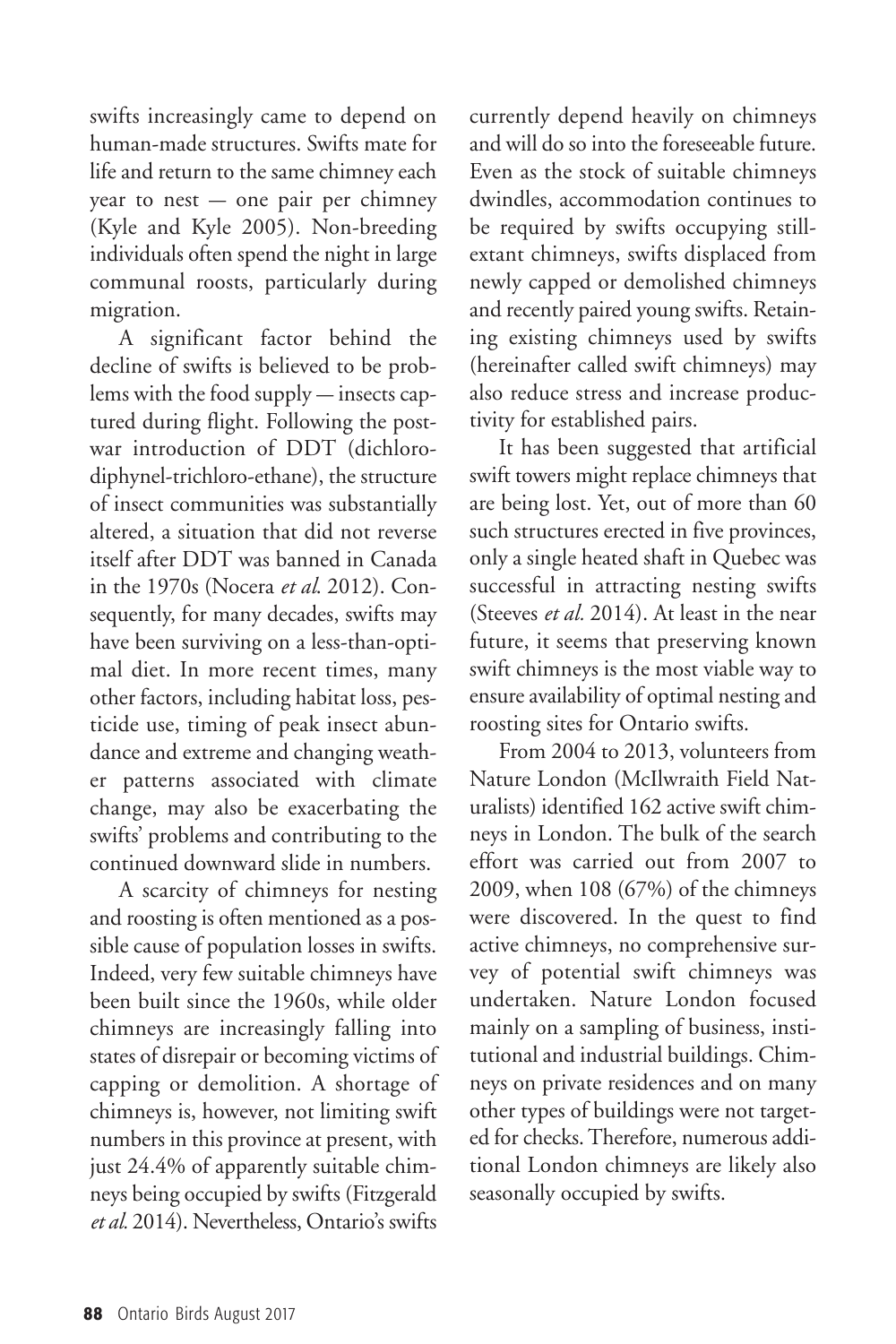During the second half of 2015, Nature London's Chimney Swift Liaison revisited the 162 chimneys referred to above to document their then-current status. Results are presented in Wake (2016) and are briefly summarized here. One hundred and fifteen chimneys (71%) were considered to be still suitable for occupancy by swifts. The remaining 47 chimneys (29%) had been capped or demolished (with approximately equal numbers experiencing each fate). Unfortunately, limitations in the assessment methodology made it difficult to determine whether some chimneys remained open or had been capped.Thus, the 29% loss of swift chimneys is likely an underestimate. Of 31 active chimneys found from 2004 to 2006, 16 (52%) remained available to swifts. Of 108 chimneys located from 2007 to 2009, 80 (74%) were accessible to swifts. For the 2010-to-2013 period, 19 (83%) of 23 chimneys could still accommodate swifts.

Realizing that old brick chimneys used by Chimney Swifts were disappearing from Ontario's built landscape, Nature London carried out several initiatives in the hope of helping to conserve these chimneys. Addresses of known swift chimneys were passed on to relevant agencies thought to be in a position to take action towards their preservation. Nature London undertook numerous educational outreach endeavours aimed at the general public. From 2007 to 2009, the club operated an appreciation and education program for owners of swift chimneys. When opportunities arose or when Nature London became aware that particular swift chimneys might face

demolition or other threats, representations were made to appropriate government and other authorities. This paper reports on the successes and failures of Nature London's efforts to promote the conservation of swift chimneys during the 12-year period from 2004 to 2015.

## **Methods**

Beginning in 2004, Nature London began developing and refining protocols for detecting and monitoring chimneys used by Chimney Swifts in London. When Bird Studies Canada (BSC) launched Ontario SwiftWatch in 2010, London volunteers adopted BSC protocols, which varied slightly from those pioneered by Nature London. In general, with the targeted chimney silhouetted (if possible) against the northwest sky, a person on the ground carefully observed and noted all swift entries and exits during the 40-to-60-minute-period bracketing official sunset. Rarely were building owners or occupants aware their chimneys were being monitored. In conjunction with its program to identify and selectively monitor a sampling of London swift chimneys, Nature London undertook a number of initiatives whose ultimate goal was the protection of such chimneys. All swift-related activities were carried out under the auspices of the club's volunteer Chimney Swift Liaison. Chimney conservation efforts are described below, in four categories.

## *Sharing of data with relevant agencies*

At regular intervals, data collected on the activity of swifts in London chimneys were forwarded to selected recipients.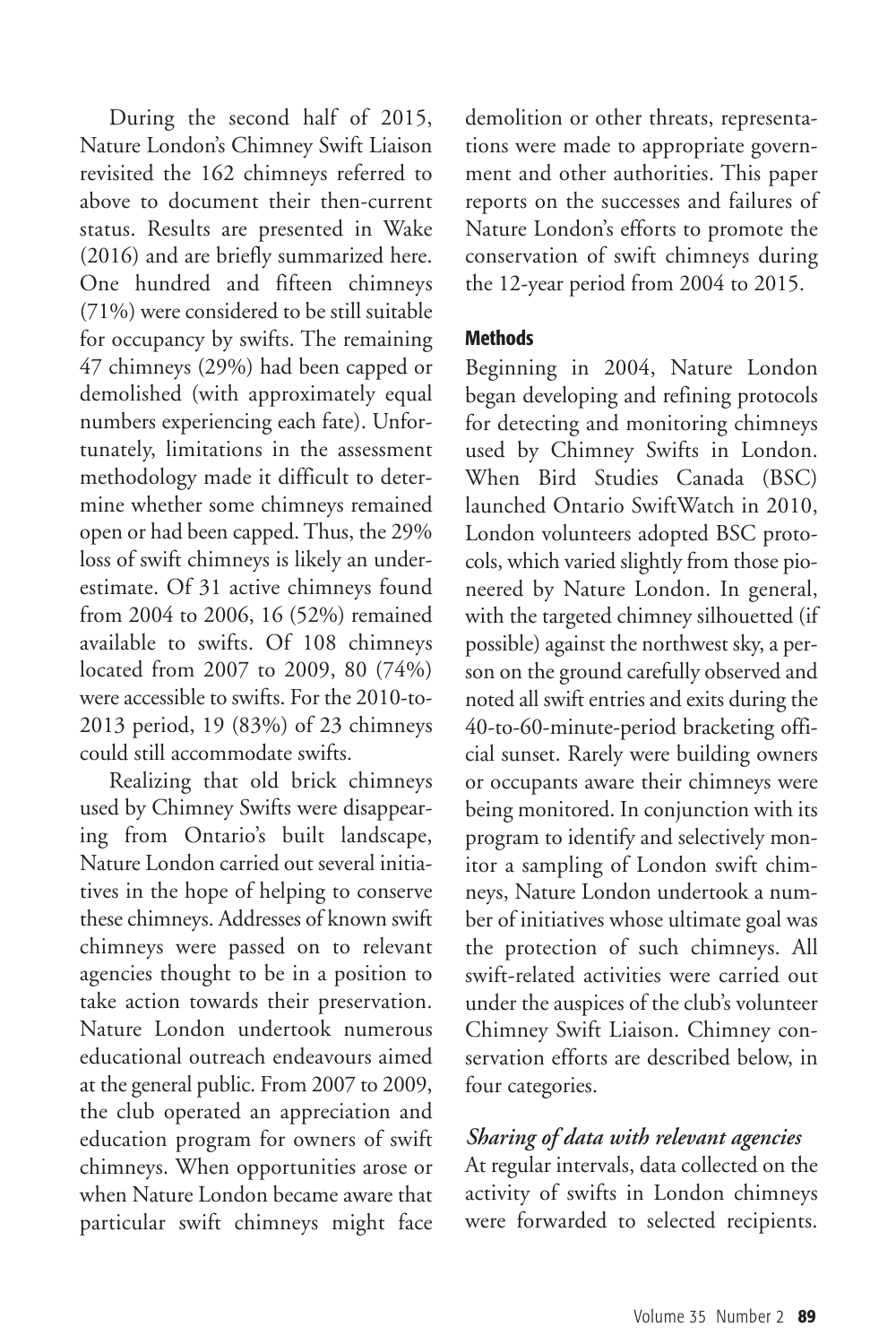These consisted of municipalities, agencies, organizations and other entities that were believed to have the potential to use the information in ways that would assist in the conservation of Chimney Swifts and/or the chimneys they were occupying. Addresses of swift chimney locations were forwarded to relevant employees at the City of London Planning Department (heritage or ecological planner), the Ministry of Natural Resources (MNR) in Aylmer (species-at-risk biologist), and the Canadian Wildlife Service (CWS) (species-at-risk biologist). The hope was that possession of knowledge of some London chimneys used by swifts might encourage these civil servants to act proactively if an issue or threat arose concerning any of the chimneys on the list. Nature London also regularly urged City of London officials to check all promising-looking chimneys (especially those not yet known to Nature London) for activity by swifts prior to issuing permits for demolition or alteration of older buildings. All chimney-monitoring data were submitted to Bird Studies Canada.

# *Education aimed at the general public*

Nature London carried out a number of initiatives to inform the general public about local Chimney Swifts and their conservation needs.These efforts included reports, pamphlets, newspaper and magazine articles, materials posted on the Nature London website, PowerPoint presentations delivered to schools and community groups, guided walks in parts of the city where populations of swifts tended to be highest, displays set up in public spaces such as libraries and

neighbourhood fairs and provision of information on conservation of swifts. The hope was that greater community awareness of swifts, their needs and Threatened status would lead to better protection of swifts and their chimneys.

# *Recognition and education program for owners of swift chimneys*

From 2007 to 2009, Nature London operated a stewardship program aimed at landlords (owners, managers or other representatives) of swift chimneys. In general, landlords chosen for contact were thought likely to be sympathetic to the concept of protecting Chimney Swifts on their premises. Two categories were particularly targeted: educational institutions (in the knowledge that environmental science was a component of their curriculum) and religious institutions (ones known to have an interest in environmental issues). Other landlords were selected on the basis of personal knowledge; for example a swift monitor was aware that her apartment superintendent would respond positively. In one case, a business owner who discovered a monitor observing his chimney was included in the stewardship program.

A representative of Nature London approached each selected landlord, advising of the presence of swifts in the chimney and explaining that the birds posed no health or fire hazard. It was suggested that it was an honour to provide accommodation for an unobtrusive but charismatic species whose numbers were in steep decline. Nature London then expressed the desire to present the business or institution with a framed certificate of appreciation for its contribution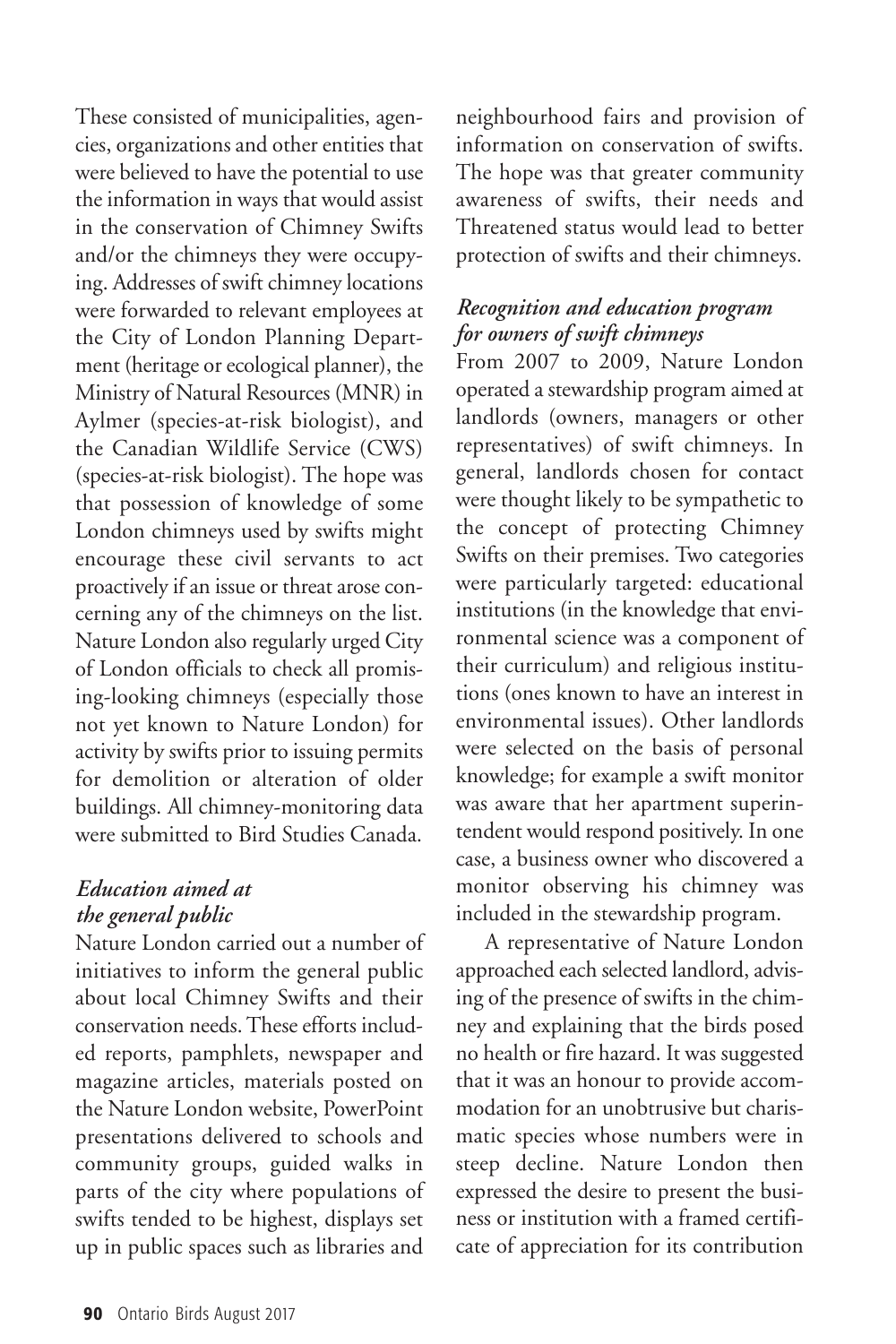to the conservation of the Chimney Swift. Almost all landlords responded positively, although a few chose not to participate. One business owner declined to accept a certificate because, although he was happy to accommodate swifts at that time, he did not wish to be embarrassed if he changed his mind later. His building has since been sold and demolished.

When feasible, a thank-you-certificate-presentation event was organized where a Nature London representative gave a five-minute talk about the conservation of swifts and left behind locally produced pamphlets about swifts. In addition, customized information about the owner's chimney and on how to be a good landlord to swifts was usually provided (e.g., information on chimney cleaning). Whenever it could be arranged, certificate-presentation events were held in the buildings in which the swift chimneys were located and with a number of people in attendance (e.g., during a gathering of staff, a church service, or a school assembly). Owners were encouraged to hang certificates in a highly visible or well-trafficked part of their premises.

Certificates were presented to 22 Chimney Swift landlords representing 38 chimneys. The locations of chimneys involved in the program fell into the following categories: high-rise apartments (2), businesses/offices (8), churches (10) and educational institutions (18). The duration of Nature London's landownercontact program approximately coincided with the interval between the assessment of the Chimney Swift as Threatened in 2007 and the official designation in 2009.The program ended at a time when many Nature London initiatives for swifts were being wound down to make way for expected new swift programs under the auspices of Bird Studies Canada. At that point, it was also anticipated that federal and provincial governments and other partners would soon be adopting strategies to protect the Chimney Swift and its habitat and that a recovery plan for the species would be in place by 2011.

## *Representations to government or other authorities*

In an effort to protect known swift chimneys, Nature London made direct contact with head personnel at selected public institutions, and with elected federal, provincial and municipal officials, as well as with relevant employees. Sometimes the contact involved advocacy on behalf of swifts in general, and at other times on behalf of specific swift chimneys. An overview of such activities follows.

In the spring of 2013, a delegation from Nature London met with Deputy Premier Deb Matthews to urge strengthening rather than weakening of provincial legislation and regulations relating to the protection of the Chimney Swift and its habitat. Nature London made submissions to London City Hall and MNR (Aylmer office) when it learned that renovation, demolition or zoning changes were being considered for specific London buildings that were on record for harbouring swifts. In this manner, Nature London made representations (in writing, by telephone, and/or at public meetings) to the appropriate authorities on behalf of 16 swift chimneys after the Chimney Swift was officially designated as Threatened in 2009. In two of the 16 cases, the chimney had just been cut down and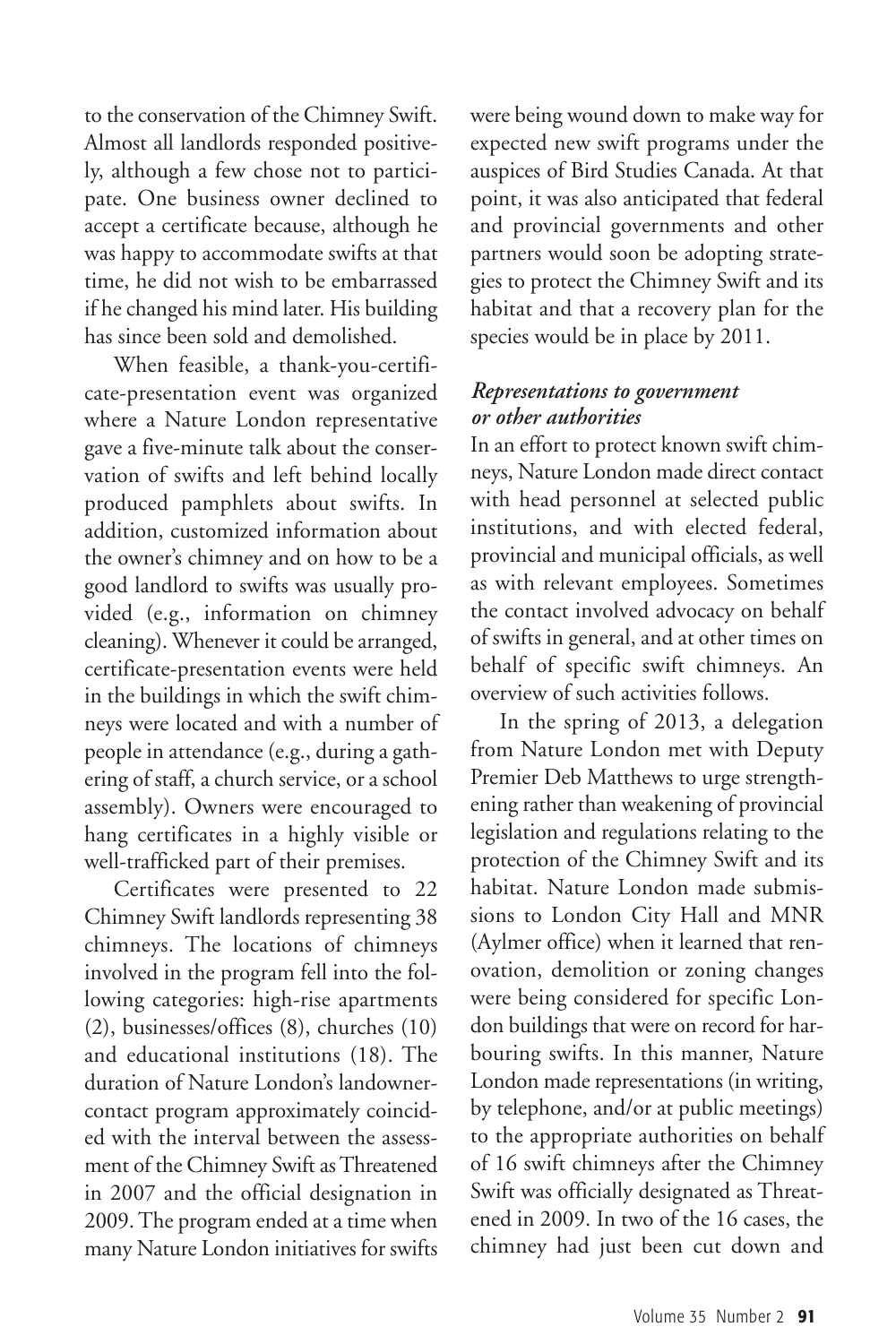capped when Nature London contacted MNR. For the other 14 chimneys, Nature London made representations, sometimes a number of times for a particular chimney, to authorities well before any action was taken to demolish or cap the chimney. Two examples are highlighted here. In 2009, the public was invited to make input regarding the future of the old London Psychiatric Hospital complex and grounds on Highbury Avenue, which was owned by Ontario Realty Corporation (later by Infrastructure Ontario). Because, at the time, the public was not permitted on the property at dusk, volunteers could not assess the chimneys for swift occupancy. Therefore, early in the process, at the urging of Nature London, a consultant was retained and the buildings investigated for use by swifts. In 2014, Nature London made representations to staff and elected officials at City Hall, as well as the CEO of a large public institution, which owned a building whose chimney annually harboured a successful swift nest and a significant fall roost of up to 250 birds. The case for preserving the chimney was also publicized in the print news media and on social media.

## **Results**

During the 12-year period, Nature London was not aware that any of the government agencies with which it had shared swift data ever used such information to proactively protect a swift chimney. It was not possible to quantify the effectiveness of Nature London's diverse array of public outreach initiatives on behalf of Chimney Swifts. Generally,

however, in the cases of direct-contact activities (e.g., talks, walks, staffed displays, and responses to e-mailed inquiries), information seems to have been positively received.

## *Recognition and education program for owners of swift chimneys*

Although owners were not specifically requested to do so, at the time of the certificate presentations most made voluntary verbal commitments to continue to maintain and protect their chimneys for future use by swifts. Information (as of late 2015) on the status of the 38 chimneys whose owners received framed certificates and stewardship information is presented inTable 1.Twenty-three chimneys (61%), representing 16 owners, remain intact and accessible to swifts. Of the other 15 chimneys (39%), seven were capped or taken down relatively soon after the certificate presentations (though one demolished chimney was subsequently replaced following intervention by Nature London with MNR). One institutional owner of eight chimneys demolished one a few years after receiving a certificate and capped five in the past few years, leaving just two of the original chimneys available to swifts. In at least a few cases, receipt of a certificate and educational materials caused some landlords to take better care of their chimneys and to ensure swifts continued to be accommodated; e.g., one owner refurbished a deteriorating chimney (Figures 2 and 3). Another continues to contact Nature London for advice relating to the timing and appropriateness of roof and chimney maintenance.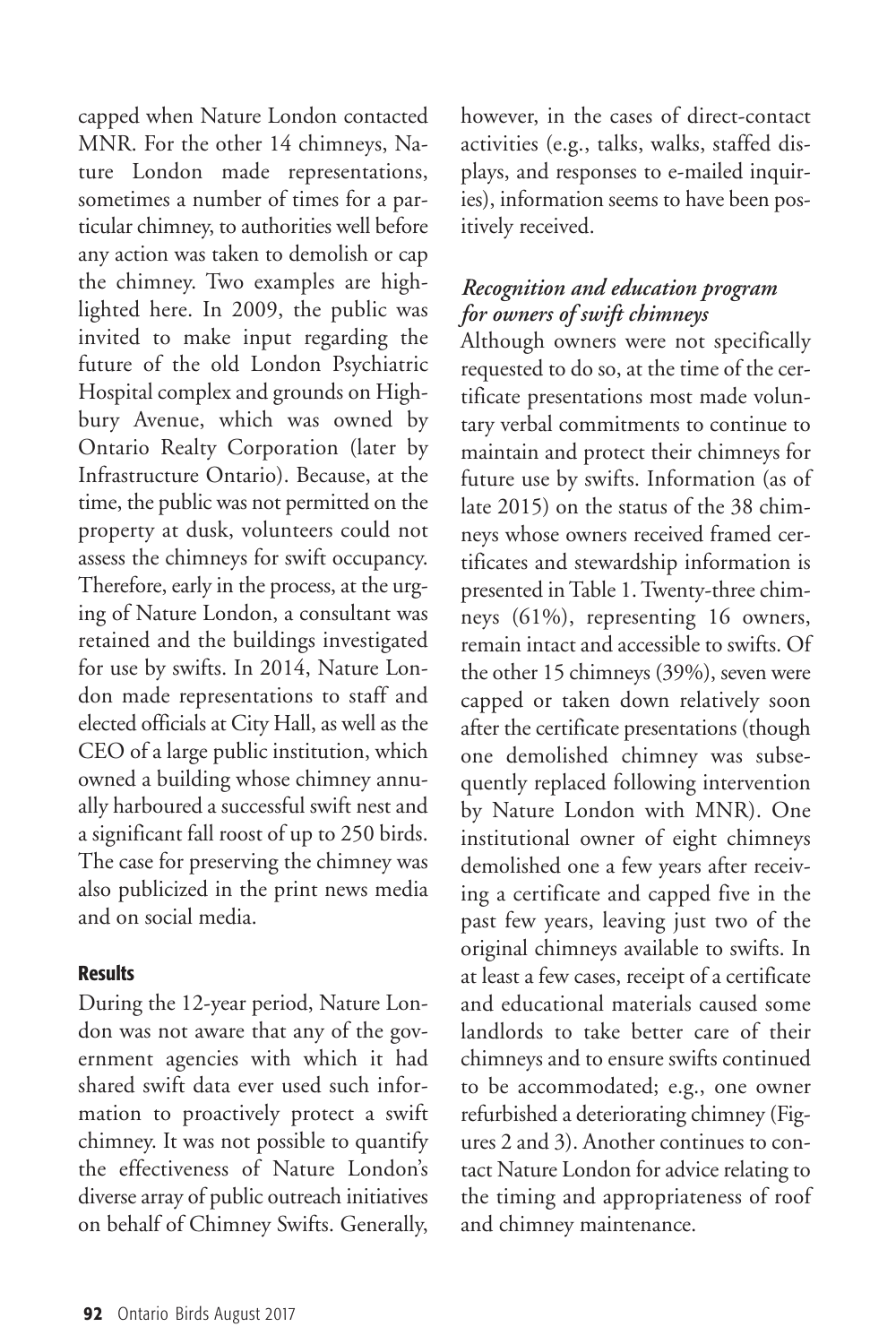

Figure 2. A swift chimney not long after a November 2009 certificate presentation, showing upper portion of the shaft in very poor condition, with missing mortar, loose bricks and lime deposits, London, Ontario, 21 April 2010.

Figure 3. The chimney in Figure 2, now externally clad in metal, emergent tile liner retained, annually used by nesting swifts, London, Ontario, 11 December 2015.

*Photos: Winifred Wake*.

Since all chimneys receiving certificates were identified in 2009 or earlier, it is instructive to examine the status, in 2015, of all 139 chimneys first identified during this period (Table 1). Forty-three (31%) of the 139 chimneys have been lost. For the 101 chimneys that were not recognized with certificates, 28% were lost compared to 39% (15 of 38) for chimneys whose owners received certificates.

| Total chimneys                          | <b>Building</b><br>demolished | Chimney cut<br>down and<br>capped | Chimney extant<br>and capped | Chimneys (%)<br>intact and<br>available to swifts | Chimneys (%)<br>unavailable to<br>swifts |
|-----------------------------------------|-------------------------------|-----------------------------------|------------------------------|---------------------------------------------------|------------------------------------------|
| Certificate<br>recipients (38)          |                               |                                   | 8                            | 23 (61%)                                          | 15 (39%)                                 |
| Non-recipients of<br>certificates (101) |                               | 8                                 | 15                           | 73 (72%)                                          | 28 (28%)                                 |
| All chimneys (139)                      | 7'                            | $13^2$                            | $23^3$                       | $96^{4}(69%)$                                     | 43 (31%)                                 |

| Table 1. Status in 2015 of 139 London swift chimneys first identified in 2009 or earlier. |  |
|-------------------------------------------------------------------------------------------|--|
|-------------------------------------------------------------------------------------------|--|

<sup>1</sup> Three buildings including chimneys, one free-standing chimney, plus three free-standing silos, were razed to ground

<sup>2</sup> Chimney removed to approximately roof level and capped

<sup>3</sup> Chimney covered in a way that renders it inaccessible to swifts (11 chimneys blocked by installation of visible metal superstructures, eight by flat metal coverings, two by wire mesh animal guards, and two blocked internally)

<sup>4</sup> Includes one chimney that was demolished to roofline and later replaced; may include an unknown number of chimneys that are blocked internally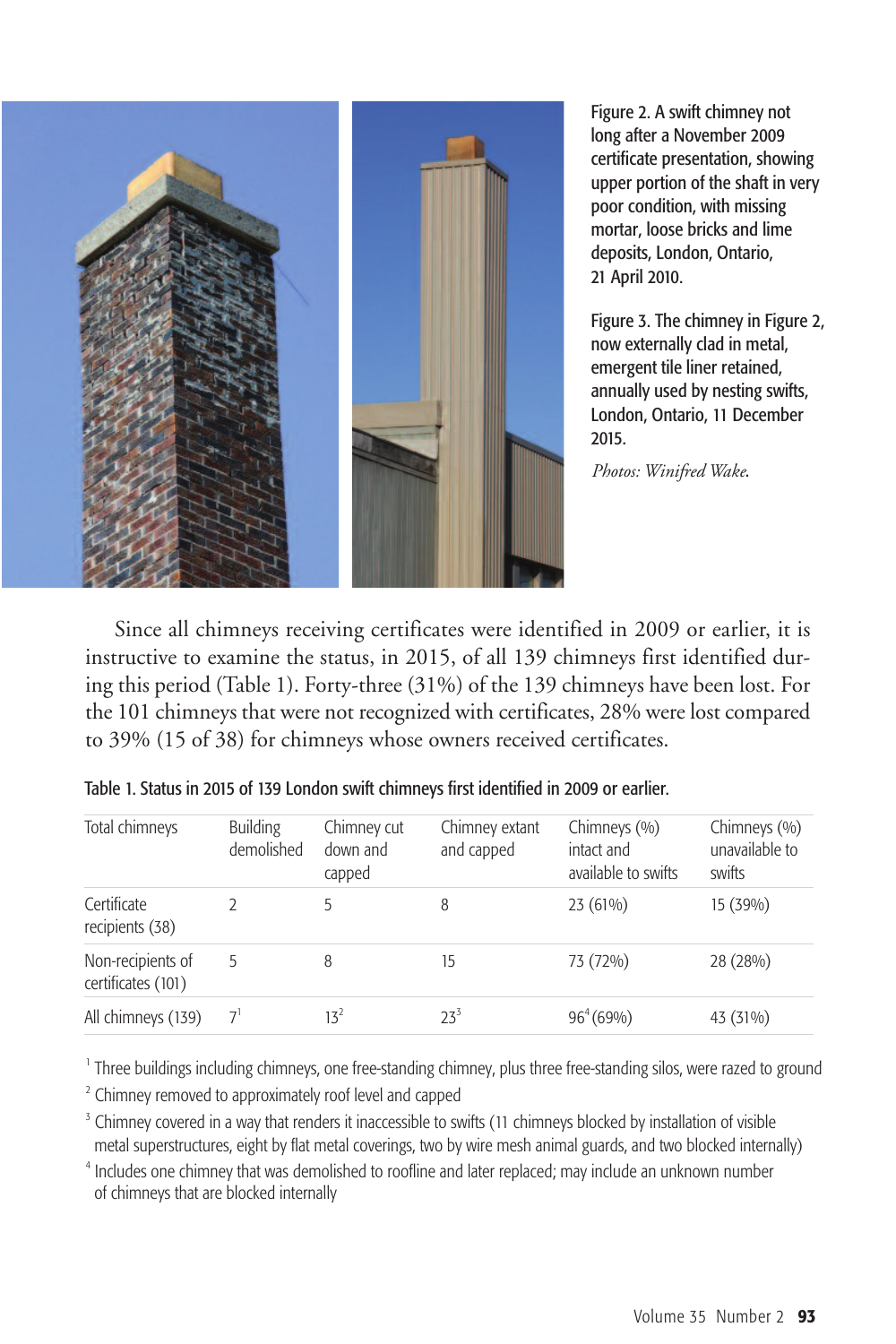| Total chimneys | <b>Building</b><br>demolished | Chimney cut<br>down and<br>capped | Chimney extant<br>and capped | Chimneys intact<br>and available<br>to swifts | Chimneys<br>unavailable<br>to swifts |
|----------------|-------------------------------|-----------------------------------|------------------------------|-----------------------------------------------|--------------------------------------|
| 124            |                               |                                   | 14                           | 96 (77%)                                      | 28 (23% loss rate)                   |

Table 2. Status in 2015 of 124 London swift chimneys identified from 2004 to 2013 whose owners did not receive thank-you certificates.

A look at the status of all swift chimneys identified from 2004 to 2013 reveals an even greater disparity in rate of loss between chimneys whose owners received certificates and those whose owners did not (Table 2). By 2015, of 124 chimneys whose owners did not receive certificates, 28 (23%) had been lost, compared to 15 of 38 chimneys (39%) whose owners had received certificates.

One positive long-term outcome of Nature London's chimney-owner stewardship initiative is noteworthy. King's University College, whose two active swift chimneys annually host a nesting pair and a large roost (up to 1600 swifts), respectively, has enthusiastically embraced the swift presence on campus. In addition to welcoming volunteer swift monitors, the college often serves as the release site for orphaned swifts raised by wildlife rehabilitation centres that specialize in the care of aerial insectivores (birds, including swifts, that feed by capturing insects on the wing). Dozens of hand-reared swifts from London-based Swift Care Ontario and elsewhere have

been released from the King's University College rooftop adjacent to the roost chimney.

# *Representations to government or other authorities*

Nature London has been unable to discern any positive actions to protect swifts or their chimneys as a result of its communications with elected municipal, provincial or federal officials. Nature London's representations to civil servants yielded few positive results, with one notable exception. Before revised regulations were implemented in 2013, in two cases, Nature London contacted MNR (Aylmer) about chimneys that had just been cut down and capped. In the first instance, in the autumn of 2009, MNR compelled one owner, a certificate recipient aware of the implications of the swift's Threatened status, to build a replacement structure above the original chimney shaft. In the second instance, however, a freshly capped swift chimney reported by Nature London to MNR in early August of 2011 remains capped.

Table 3. Status in 2015 of 14 London swift chimneys for which Nature London made early representations to the City of London and/or the Ministry of Natural Resources requesting they be protected (2009 or later).

| Total chimneys<br>identified | <b>Building</b><br>demolished | torn down and<br>capped | Chimney partly Chimney extant<br>and capped | Chimneys<br>available<br>to swifts | Chimneys<br>unavailable<br>to swifts |
|------------------------------|-------------------------------|-------------------------|---------------------------------------------|------------------------------------|--------------------------------------|
| 14                           |                               |                         |                                             | $4(29\%)$                          | 10 (71% loss rate)                   |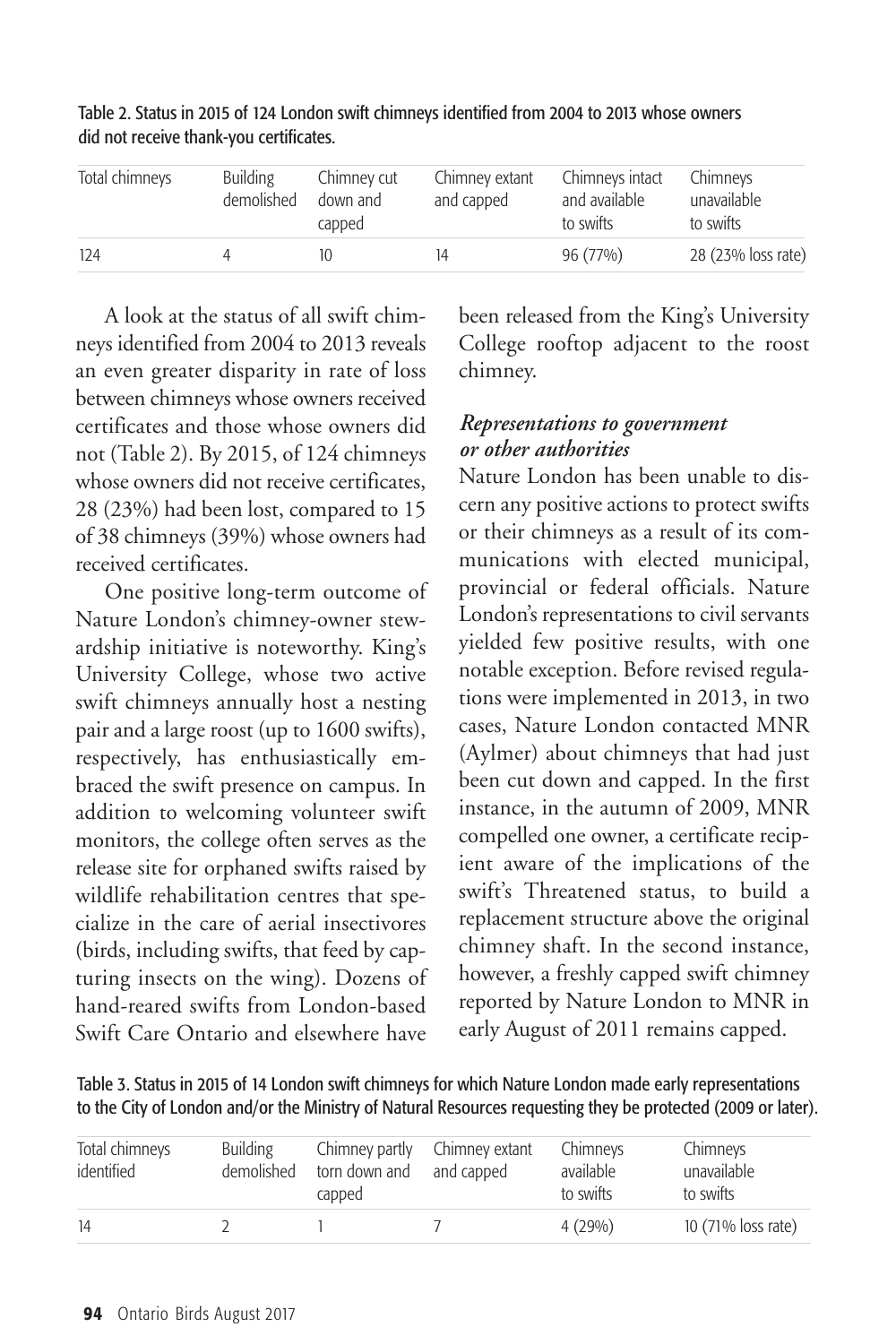

Figure 4. A swift chimney occupied annually by swifts during the nesting season, London, Ontario, 19 July 2007.

Figure 5. The chimney in Figure 4 after it was cut down and covered by the roof of the building, rendering the shaft inaccessible to swifts, London, Ontario, 12 December 2015.

*Photos: Winifred Wake*.

The status in 2015 of 14 chimneys for which Nature London made early requests for protection is shown in Table 3. Just four chimneys (29%) are currently available to swifts. A synopsis of the fates of the 14 chimneys follows. Two buildings, along with their chimneys, were razed prior to 2013, leaving behind empty spaces. One of these demolished chimneys was among five known swift chimneys located within a defined city planning area; the remaining four chimneys will likely be protected. One chimney was cut down to roof level and the roof extended over it (Figures 4 and 5). One chimney reported as "extant and capped" has since been demolished (2016), with the owner, at Nature London's urging, undertaking voluntary reporting to provincial authorities and follow-up mitigation. Six other capped chimneys are located on the old London Psychiatric Hospital infirmary. Identified as active swift chimneys during the summer of 2009, they were capped prior to the 2010 nesting season and remain so.

## **Discussion**

It will require a stronger commitment from political leaders or government officials before the conservation of swifts and their chimneys becomes a higher priority for civil servants. Nature London remains hopeful that 13 years of London swiftmonitoring data submitted to Birds Studies Canada will help to inform conservation action on behalf of the Chimney Swift.

While their effectiveness cannot be quantified, outreach activities directed towards the general public have been considered to be useful, even though London's stock of swift chimneys continues to dwindle. It might have proved more productive, however, to have also targeted specific audiences that may hold more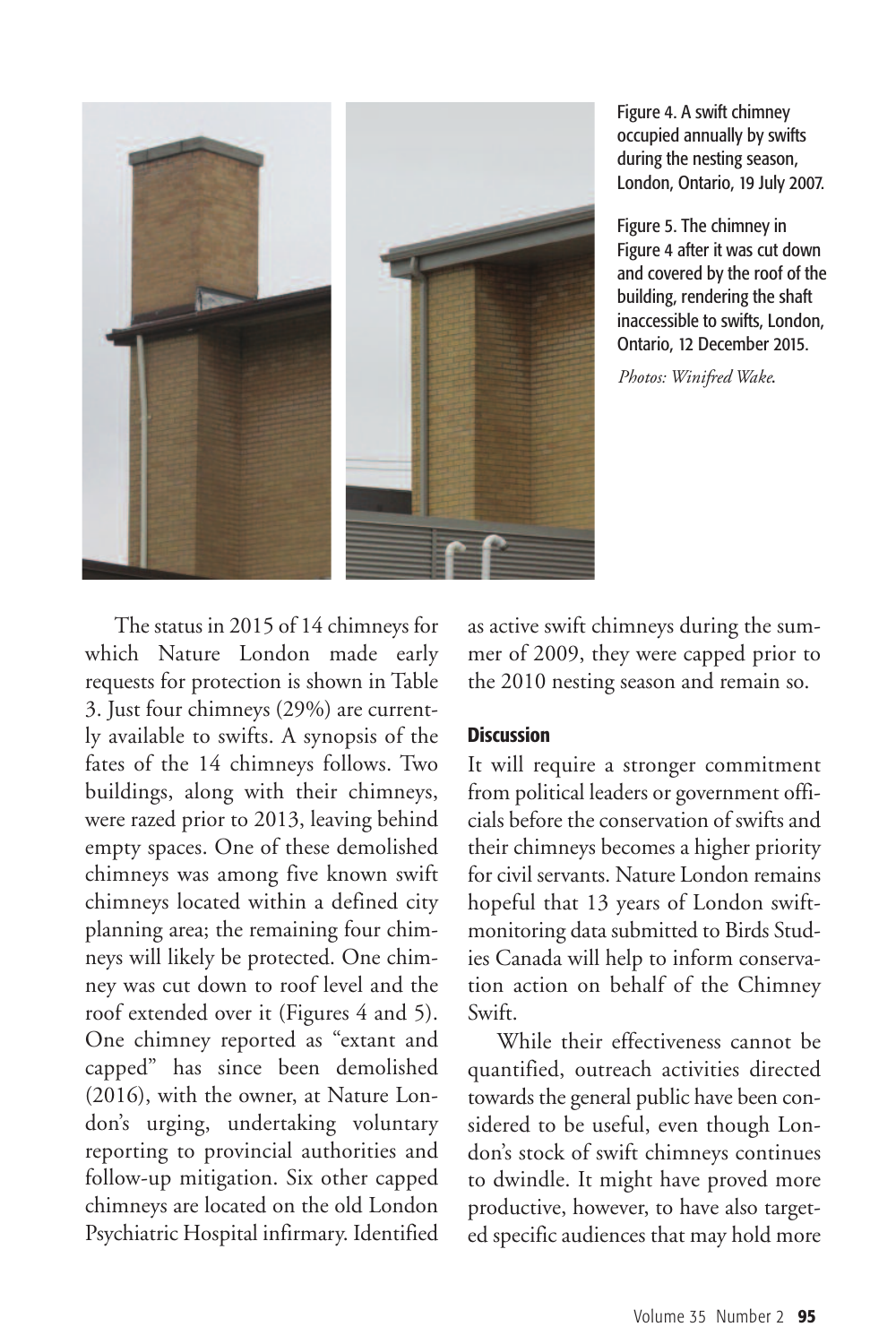potential for actual action to conserve chimneys. Included among these are home and commercial building renovators, brick layers, stone masons, chimney cleaners, furnace installation and maintenance companies, and planners, consultants and others who facilitate zoning changes and/or building alterations and demolitions. Groups interested in historic buildings and architectural heritage, and business and community associations in older urban areas might also have been receptive to learning about Chimney Swifts and their conservation needs.

# *Recognition and education program for owners of swift chimneys*

The higher rate of loss of viable swift chimneys on buildings whose owners received certificates invites attempts at explanation. Given the relatively small number of chimneys involved, the difference might be random. It is also possible the result was influenced by the fact that more than half the chimneys lost had just two owners or by an inherent bias in the selection of swift landlords. For the most part, chimneys in the certificate program were located on buildings that were well maintained, while many chimneys whose owners did not receive certificates were found on lesswell-maintained buildings. The lower rate of capping or demolition for lesswell-maintained buildings might be an artefact of neglect.

It is useful to reflect on other possible reasons why landowner recognition seems to be associated with higher losses of swift chimneys and to identify weaknesses in the program that might be addressed in any future undertakings of this sort. Prior to contact by Nature London, almost all owners of swift chimneys were unaware they were harbouring swifts. Upon so learning, some welcomed or tolerated the swifts, while others took action to exclude them. It is assumed that owners of swift chimneys not contacted by Nature London were equally likely to be oblivious to the presence of swifts in their chimneys. In the absence of such knowledge, they would, by definition, not take action to eliminate any birds using chimneys from their premises.

Given that Nature London took considerable care to try to contact only landlords whom it had reason to believe would exhibit positive attitudes towards swifts, the results of the certificate program are particularly disappointing. Had Nature London contacted additional landlords who were considered more likely to react negatively to news of birds in their chimneys, it is possible the chimney-loss rate associated with the landowner-contact program might have been even higher.

When certificates were presented, efforts were made, as much as possible, to ensure they were given to the actual owner or CEO of the institution or business.The hope was that buy-in at the top level would be more likely to ensure cooperation from other arms of an organization. Within a relatively short time, Nature London discovered that this expectation did not necessarily hold. In the case of two large institutions that each owned a number of chimneys, the club learned that facilities management personnel did not agree with having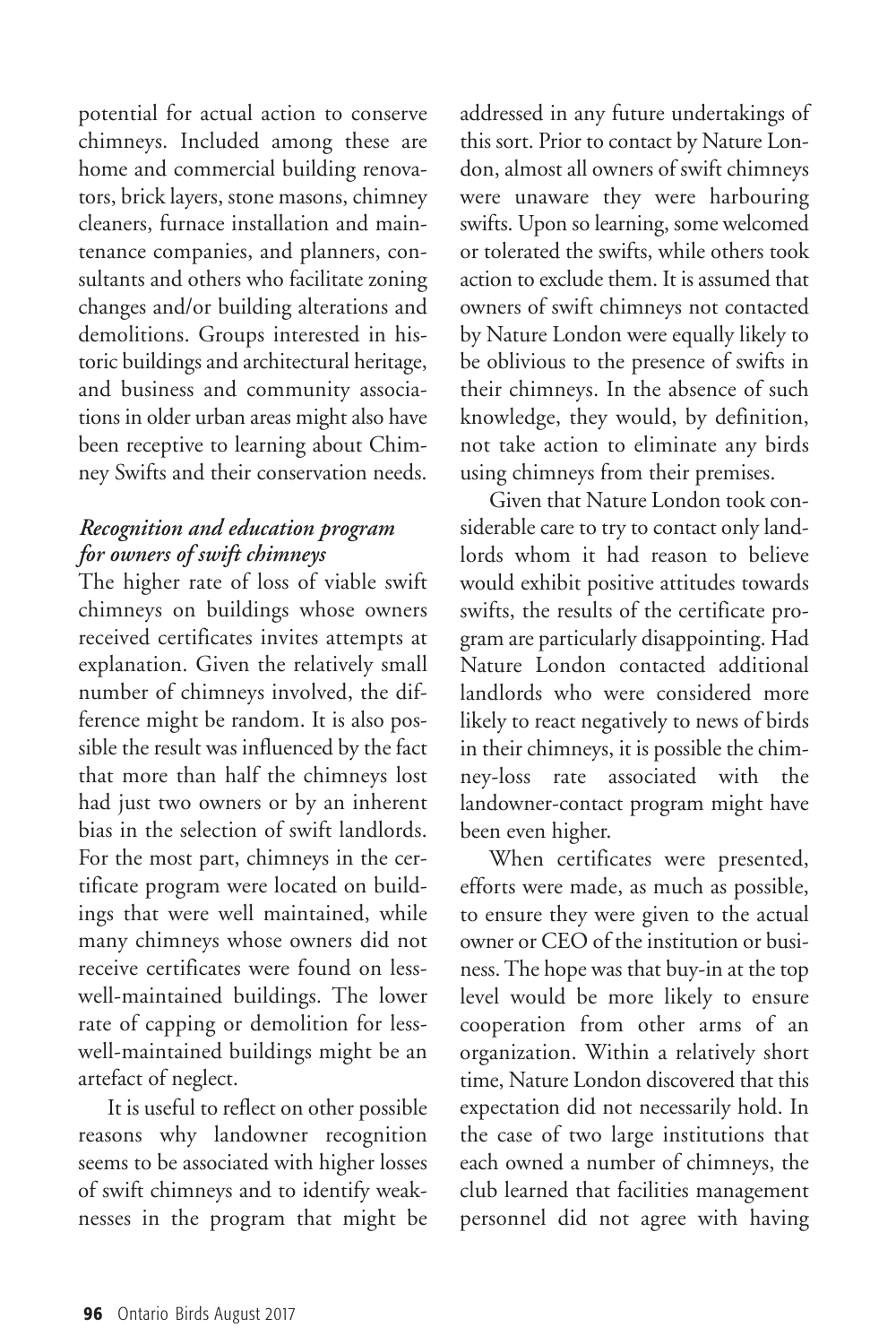swifts in chimneys, and their views tended to prevail. One CEO, who had been very positive about accepting a certificate and committing to chimney conservation a short time earlier, when contacted about a pending swift chimney demolition, indicated he had no interest in or jurisdiction over building maintenance issues.

The most frequent reason for the later loss of chimneys owned by certificate recipients related to furnace upgrades to improve energy efficiency, which resulted in a lined and capped chimney. Some unused and/or unstable chimneys were cut down and capped. Some chimneys were demolished to make way for urban renewal. One chimney was covered with wire mesh to keep out raccoons and squirrels, while another was covered specifically to exclude swifts. Most of these losses occurred after the Chimney Swift was designated as Threatened.

From 2007 to 2009, when Nature London's chimney-owner contact program was in operation, swift chimneys had not yet acquired protection under species-at-risk legislation. Thus, when volunteers approached swift chimney landlords, they were trading totally on their ability to generate lasting goodwill from owners towards swifts. Although Nature London advised swift landlords of the pending designation of the Chimney Swift as Threatened, it had no incentives to offer, no authority to require longterm cooperation from owners and no possibility of back-up enforcement from government officials.

A very significant shortcoming of the Nature London chimney-owner contact program was a lack of follow-up. Annual contact (e.g., providing updated information on swift presence and protection policies, advice as needed, and perhaps opportunities for people frequenting the building to actually see swifts) might have helped keep owner interest and commitment high. Two owners that maintain regular contact with Nature London (for different reasons) continue to be committed to preserving their chimneys for swifts.

Nature London's owner-contact program was conceived and delivered entirely by volunteers. The program was very time consuming to operate and, even if there had not been other reasons for terminating it in 2009, it is unlikely it could have been sustained indefinitely by volunteer labour. Nature London was disappointed that, after its chimney-owner contact program ended, no other player picked up the ball on any similar project. No recovery plan or strategy has yet been unveiled.

In the years following the official designation of the Chimney Swift as Threatened in September 2009, had there been a consistent, effective program of enforcement by provincial authorities, it is possible Nature London's initial two-yearlong effort to preserve swift chimneys through landowner contact might have yielded more positive long-term results. For example, later in the fall of 2009, a certificate recipient, aware of the protection recently afforded the Chimney Swift, took down a swift chimney. Following a tip from Nature London, MNR required that the chimney be replaced.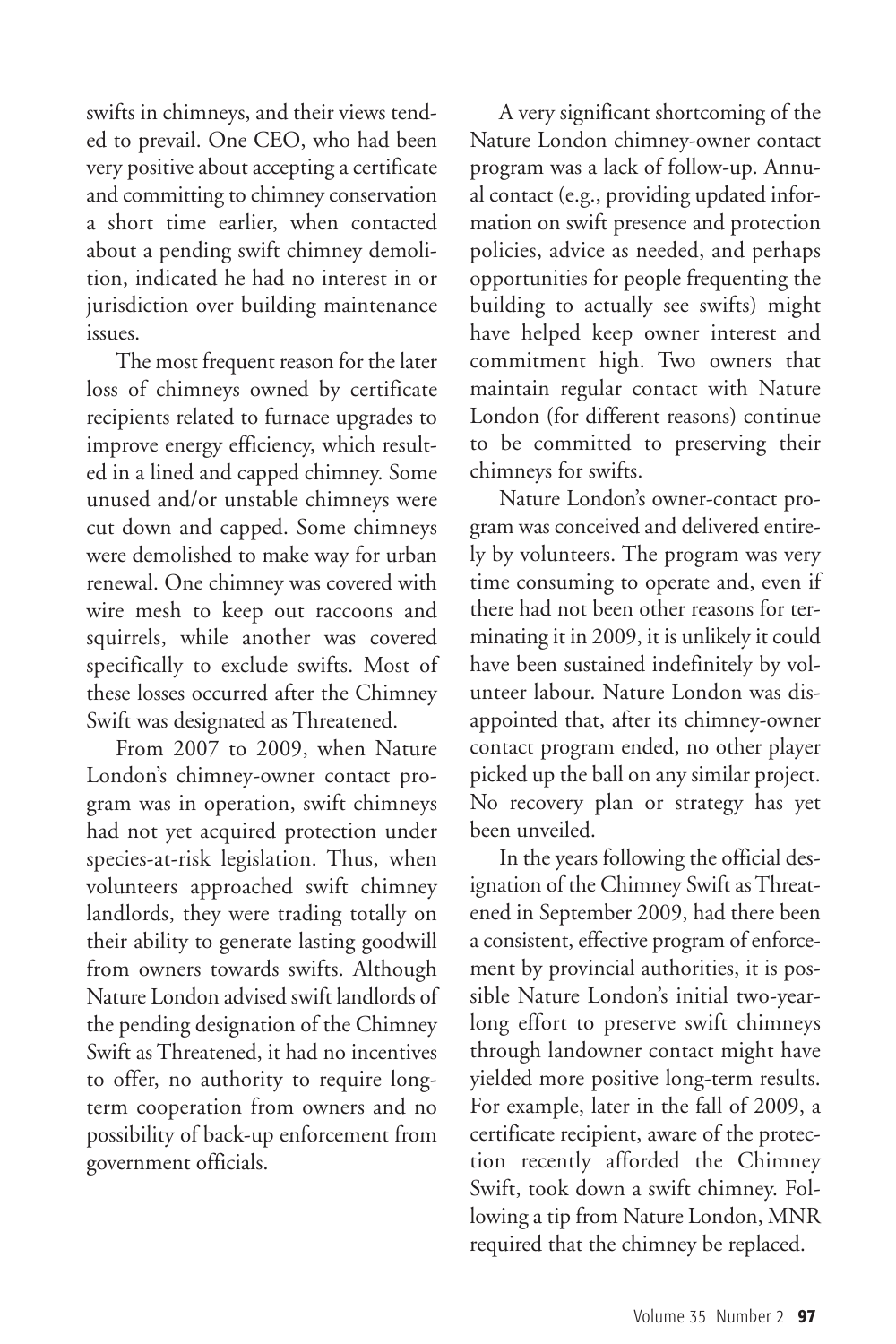## *Representations to government or other authorities*

An assessment of Nature London's interventions to the London Planning Department and/or MNR shows the rate of success to be relatively low, with one significant exception in which MNR required the construction of a replacement chimney. Nature London has been unable to learn of any other significant enforcement action by MNR relating to London swift chimneys. Of 14 chimneys for which Nature London made early representations to municipal authorities, four survive; these are thought likely to be protected during future development. All exhibit signs of deterioration and maintenance issues will need to be addressed if they are to survive in the long term.

Nature London's request that chimneys on the buildings of the old London Psychiatric Hospital be checked for swift occupancy may have abetted the loss of six chimneys, which were capped soon after it was learned they were being used by swifts. Had Nature London not alerted the land managers to the potential of swifts in these chimneys, it is possible they might still be available to swifts.

At Nature London's urging, the institutional owner of one chimney that the club'sefforts failed to save undertook voluntary compensatory mitigation. The artificial chimney, constructed at great expense on the roof of a nearby building, did not attract swifts during its first two seasons (2015 and 2016). MNR has declined to share data regarding other mitigation that may have taken place in London, indicating that information related to capping, removal and alteration of swift chimneys is confidential.To date, volunteers for conservation of London's swifts have failed to detect evidence of compensatory mitigation of other lost swift chimneys and it is possible that no mitigation has been undertaken for the remaining nine chimneys onTable 3. For more information about the mitigation process, see https://www.ontario.ca/ page /alter-chimney-habitat-chimney-swift.

Nature London is aware of 33 London swift chimneys that have been demolished or capped since the 2009 provincial designation of the Chimney Swift as Threatened. Although the species and its habitat (including chimneys) are protected by federal and provincial species-at-risk legislation, in practice, it appears that known nest and roost sites rarely receive any protection beyond that which applies to any migratory bird, i.e., the prohibition of destruction of nesting sites when occupied. It is unclear, however, how frequently even that basic tenet is enforced. Observations by London swift volunteers during the period in question suggest that, in the face of weak or no enforcement of legislation, owners of chimneys used by swifts are almost always free to cap or demolish swift chimneys with impunity.

It is of interest to look at losses of swift chimneys during three somewhat arbitrarily and approximately defined periods of time, when differing protection approaches were in place (Table 4). The first period covers six years, starting in 2004, when Nature London began developing an inventory of swift chimneys, and continuing to the end of 2009, shortly after the Chimney Swift was designated as Threatened under provincial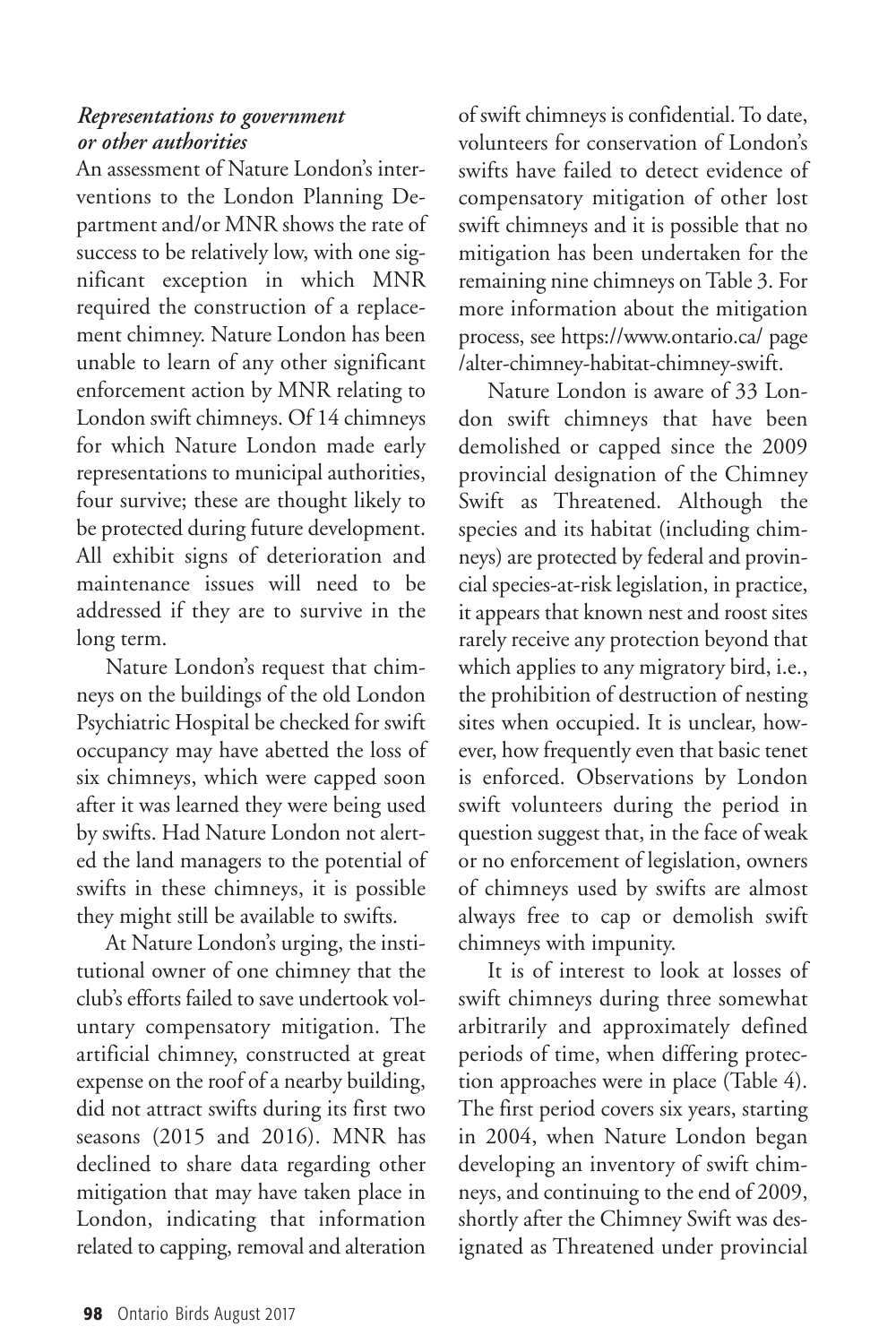|                                                         | 2004 to 2009<br>(prior to SARA<br>designation) | 2010 to 2013<br>(approx between SARA<br>designation and<br>Ontario regulations) | 2014 and 2015<br>(after Ontario regulations<br>and compensatory<br>mitigation implemented) |
|---------------------------------------------------------|------------------------------------------------|---------------------------------------------------------------------------------|--------------------------------------------------------------------------------------------|
| Cumulative number of chimneys<br>known by end of period | 139                                            | 162                                                                             | 166                                                                                        |
| Total number of chimneys lost $(n = 47)$                | 14                                             | 16                                                                              | 17                                                                                         |
| Average loss of chimneys per year                       | 2.3 ( $n = 6$ yr)                              | $4(n = 6 \text{ yr})$                                                           | $8.5(n = 2 yr)$                                                                            |

Table 4. Number of London swift chimneys lost during three periods of differing protection approaches.

legislation. The average rate of loss was 2.3 chimneys/year (Table 4). The second period runs for four years from 2010 to the end of 2013, the year in which new regulations were implemented; the average rate of loss was 4.0 chimneys/year. The third period encompasses two years, 2014 and 2015, during which the 2013 regulations, including proponent-led compensatory mitigation for harmed swift chimneys, were in effect during both entire years; the average rate of loss during this period was 8.0 chimneys/year. It appears that the rate of loss of swift chimneys in London may be higher now than it was before the Chimney Swift and its habitat were protected under speciesat-risk legislation and that the loss may have accelerated since the implementation of cabinet-approved regulations in 2013. In total, 47 swift chimneys were lost during the 12 years presented in Table 4. An additional chimney that was cut down and capped but later replaced is not included. Despite hundreds of hours of dedicated observations at and around London's known swift chimneys over many years, evidence of compensatory mitigation has been detected for only one of the 47 chimneys.

### **General Summary and Conclusions**

With few exceptions, Nature London's various endeavours aimed at promoting the conservation of Chimney Swifts and their chimneys in London appear to have been largely ineffective or even counterproductive. During most of the 12 years under consideration, Nature London was essentially working alone in its efforts to advance the conservation of swift chimneys in London. Without meaningful enforcement from regulatory agencies since swifts were designated as Threatened in 2009, the club, despite being well-intentioned, was unable to make significant progress in achieving the kinds of outcomes it sought.

As no viable designs for artificial chimney structures are currently available, swifts must continue to rely on real chimneys in the near/foreseeable future. Mechanisms or incentives for effectively preserving traditionally used chimneys are needed. Old, unlined, open-topped brick chimneys are becoming obsolete in the modern world. They are expensive to maintain and often do not meet the needs of present-day heating systems. Chimneys that currently survive likely do so only because they do not yet require significant structural work or alterations.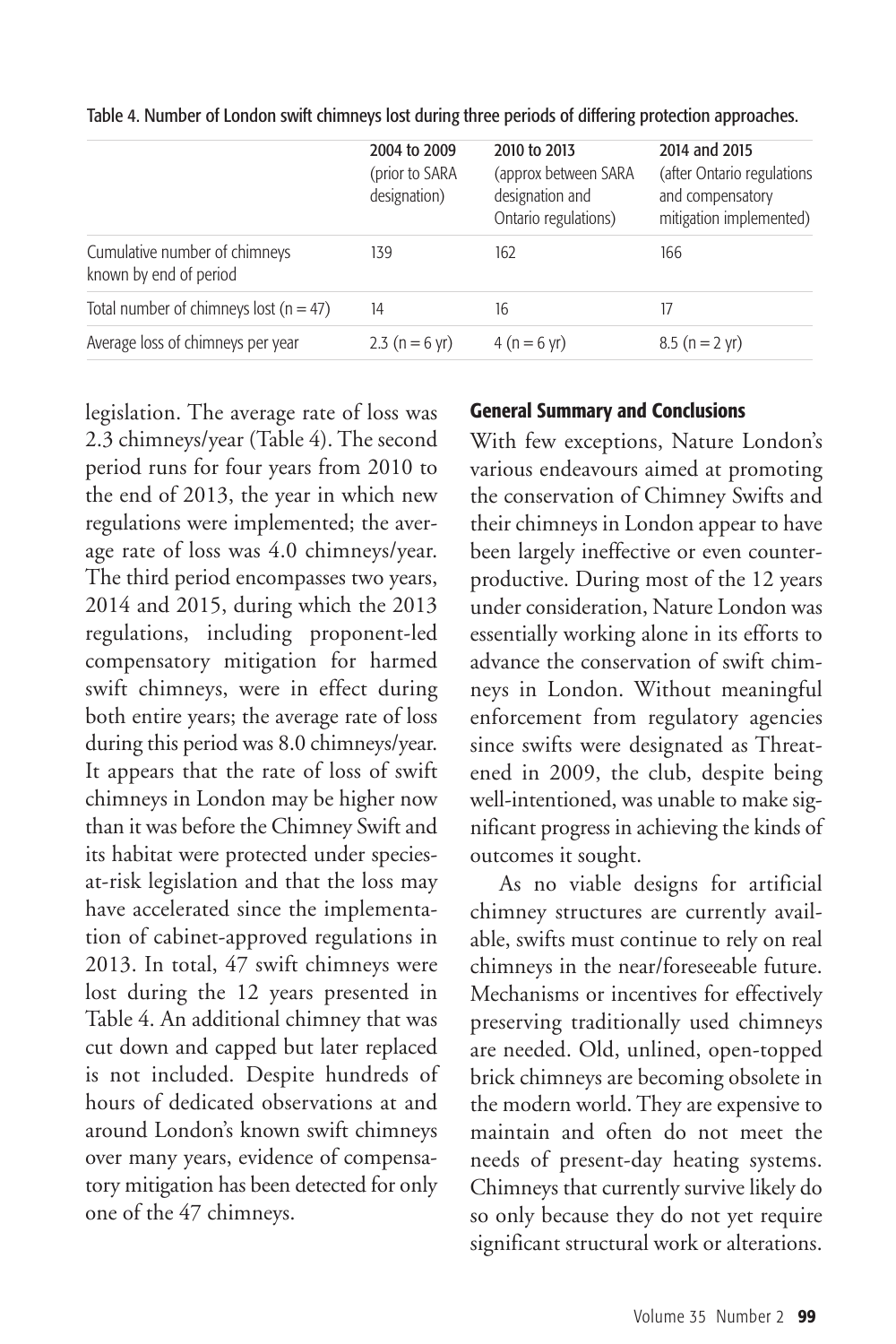Observations made in 2015 suggest that the majority of chimneys used by swifts in London need repairs. Without intervention (possibly including financial assistance), it can be expected that many of these will disappear, likely at an accelerating rate.

Swift populations in Ontario currently appear to be declining more rapidly than swift chimneys are, but this may not hold true indefinitely. Bird Studies Canada (2017) expects that "without conservation efforts, there may not be many, if any, swift-appropriate chimneys left in Canada in the next 25 years."

One current impediment to the protection of swift chimneys appears to be the lack of an appropriate protocol for determining when it can be concluded that a chimney is no longer being used by swifts.This is complicated by a scarcity of data on two particular patterns of chimney usage by swifts that have been observed in London: occupancy during a limited portion of the nesting season (e.g., late returning spring migrants, temporary residents and swifts that experience early nest failure) and intermittent annual occupancy (e.g., chimney occupied some years but occasionally empty for a year).

With current mitigation procedures seemingly rarely adhered to and, when followed, of questionable benefit to swifts, a re-examination of the mitigation process is in order. Swift conservation is in urgent need of research and action at provincial, national and international levels. Locally, if swift numbers keep declining and the stock of old brick chimneys continues to dwindle, the days in which swifts soar and chatter over the streets of downtown London and other Ontario cities may well be finite. For meaningful action to happen, a compatible political climate must be in place and organizations equipped with greater resources and authority than Nature London will need to vigorously pursue the cause.

### **Acknowledgements**

I thank all the volunteers from Nature London and the London community who helped monitor and protect London swifts since 2004. Special thanks go to Karen Auzins who initiated two Nature London swift outreach endeavours — development of a brochure and the chimney-owner certificate program. Thanks also go to Upper Thames River Conservation Authority for assistance with brochures and certificates. I thank Dave Wake for photographs, field assistance and much other support. I thank Bird Studies Canada for ongoing collaboration. Thanks are also extended to all landowners and land managers who are protecting chimneys for swifts.

### **Literature Cited**

**Bird Studies Canada**. 2017. 2016 Ontario SwiftWatch Report (February 2017). Report available from Bird Studies Canada, Port Rowan, ON. 19 pp.

**Environment Canada**. 2014. North American Breeding Bird Survey – Canadian Trends Website, Data-version 2012. Environment Canada, Gatineau, Quebec. http://www.ec. gc.ca/ron-bbs/P001/A001/?lang=e [website accessed October 2016.]

**Fitzgerald, T.M., E. van Stam, J.J. Nocera** and **D.S. Badzinski**. 2014. Loss of nesting sites is not a primary factor limiting northern Chimney Swift populations. Population Ecology 56:507-512.

**Kyle, P.D**. and **G.Z. Kyle**. 2005. America's mysterious birds above the fireplace. Texas A&M University Press, College Station. 140 pp.